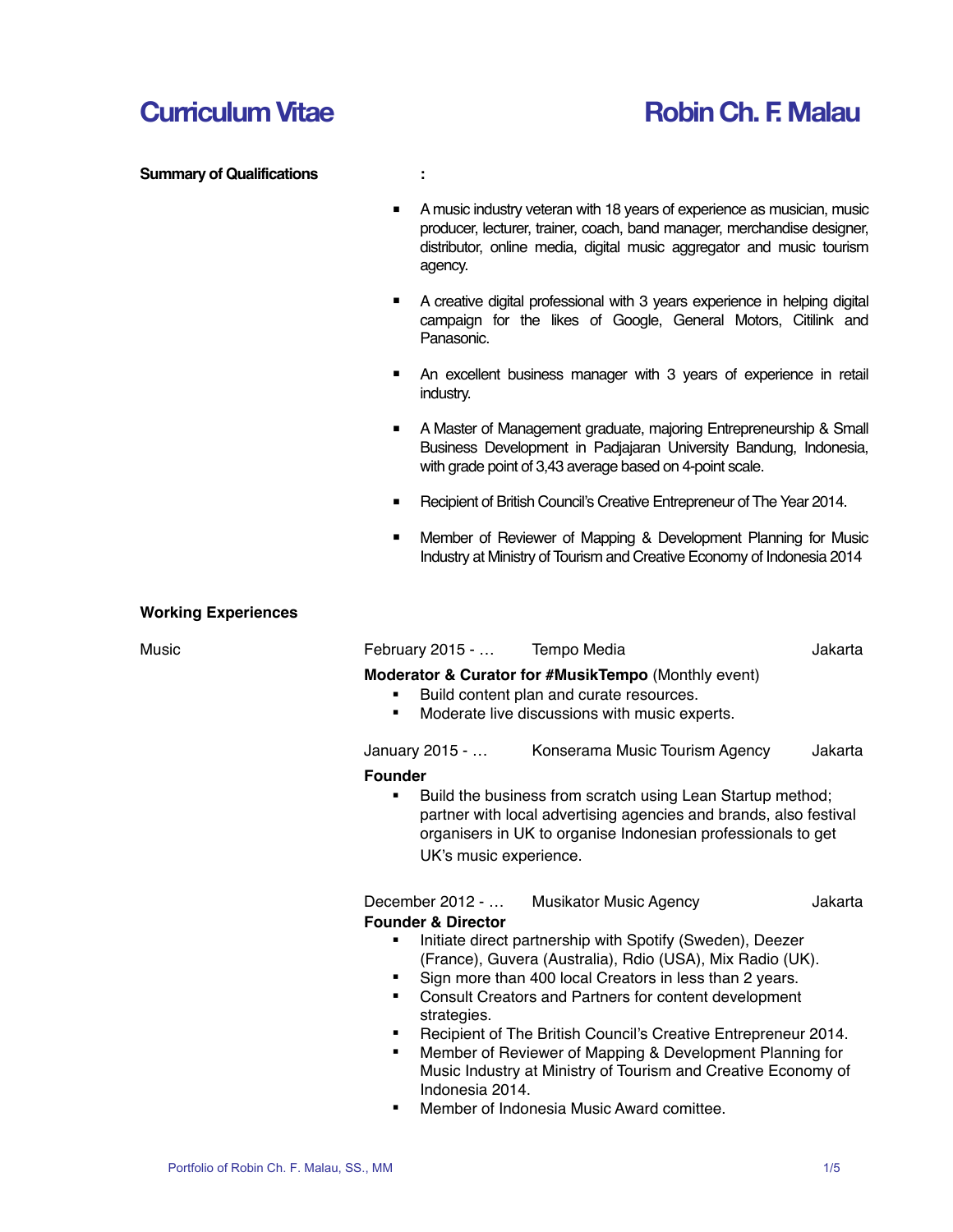# **Curriculum Vitae Robin Ch. F. Malau**

June 2009 - May 2010 Pelita Harapan University Jakarta **Guest Lecturer for Music Entrepreneurship**

### Build program syllabus & lecture plans.

Lecture Music Entrepreneurship, Business Communication, Music Industry, Artist Management, Grant Writing for The Arts, Media Planning, Digital Marketing for Musician

May 2003 - August 2007 Soda Music Agency Bandung **Founder & General Manager**

- Build the business from scratch; connect independent bands with Internationally-known companies like Sony Music Entertainment, Electric Sunglasses, Macbeth Shoes, and Volcom.
- ! Merchandise designer and distributor for Puppen, the highest selling band merchandise in that era.
- ! Help Burgerkill band to land 2004's "Best Metal Production" from AMI Award.
- ! Distinguished finalist of British Council's International Music Entrepreneur of The Year 2006.

June 1992 - January 2002 Puppen Band Bandung **Founder, Producer & Guitarist**

- Build the band from scratch; releasing 3 self-produced albums and 10 singles.
- Signed endorsement deal with Volcom.
- ! One of the most influential rock band in Indonesia in the 90's according to News Music magazine.
- Write "Atur Aku" music which included in the list of Roling Stone's 150 Best Indonesia Song Ever.

Digital April 2011 - February 2015 Cerahati Digital Media Jakarta

## **Co-Founder & Managing Director**

- ! Build the company from scratch; reach \$1 mio annual billing in less than 2 years.
- ! Program Director of Google+ Indonesia, 2013.
- ! Executive Producer of Citilink's digital campaign, 2013, task include:
- **Executive Producer of General Motors Indonesia social media** campaign, 2011 - 2014.
- **Executive Producer of Panasonic's Foto Festafet, 2012.**

| Nov 2008 - Dec 2009 | Surfer Girl | Kuta - Bali |
|---------------------|-------------|-------------|
|                     |             |             |

### **Multimedia Manager**

- Asses company's branding strategy and develop internet branding tools.
- Plan and oversee Facebook fan page strategy that gets more than 3.000.000 fans.
- ! Oversee website's design, layout and development.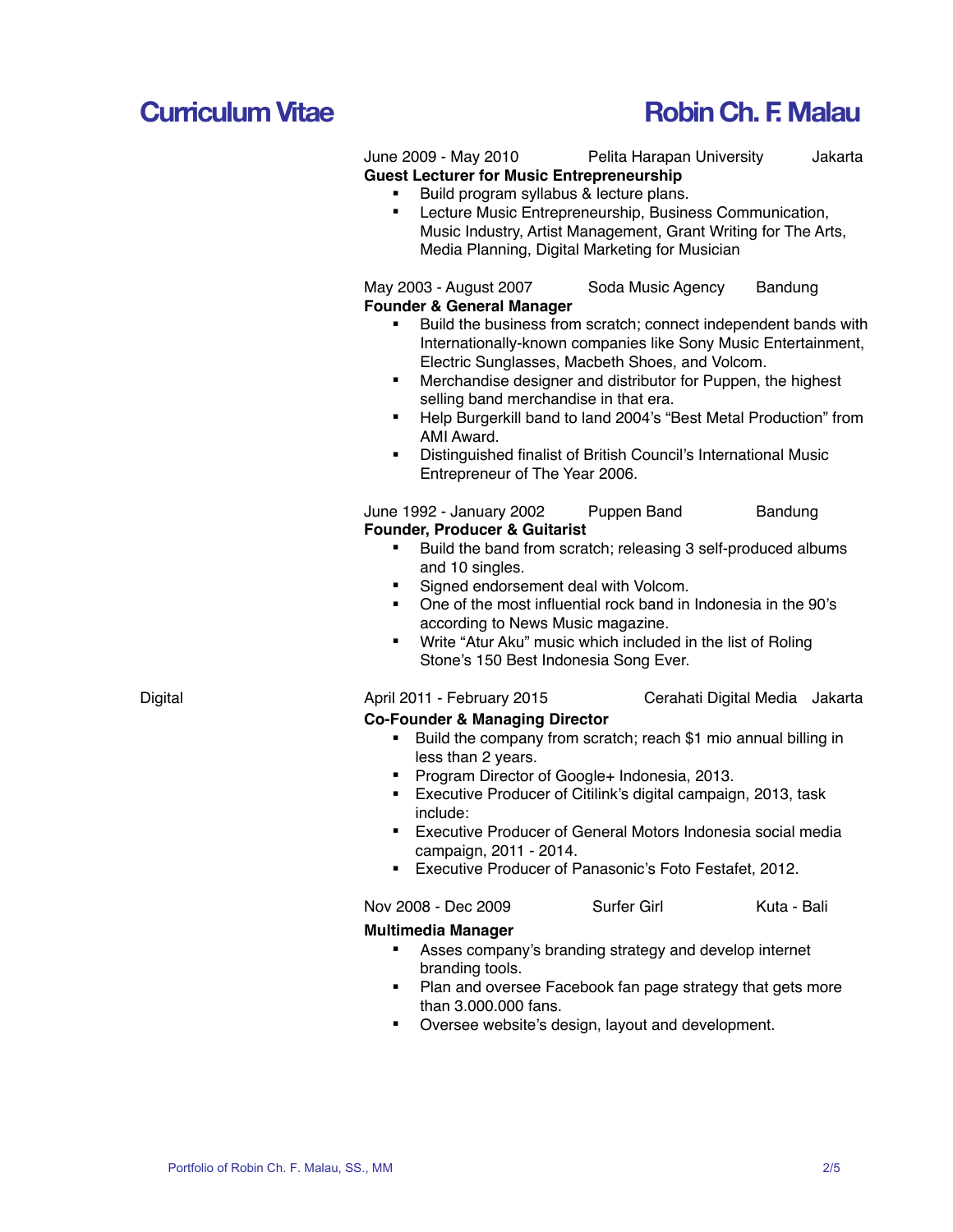### Portfolio of Robin Ch. F. Malau, SS., MM 3/5

# Develop online content. **Sales & Operations Manager** managers. sales of 23 bio. customers. **Asst. Marketing Mgr.** Report directly to General Manager. skateboard events. Musician 1992 – 2002, **Puppen**; (3 self financed albums, 10 compilations) 2001, **The Bahamas** (EP I & II songs)

# **Principal**

- Undertake clients' website design and development.
	- ! Oversee website hosting and maintain plugins and database.
- Manage 48 websites that generate 200k unique monthly traffic.

## Corporate Management Sept 2006 – Feb 2008 PT. Sinar Cipta Abadi Kuta, Bali

- ! Oversee 13 stores with 125 employees and undertake 6 sales
- **EXEDEE IS Managing total assets of IDR 55 bio which generates annual**
- **Plan & Initiate Customer Loyalty Program managing 25k**

# 2001–2003 *PT. Volcom Indonesia* Kuta, Bali

- 
- ! Help company to achieve Licensee of The Year in 2002.
- ! Oversee overall marketing communication programs including advertising, and event planning.
- **Plan & execute 36 Surf Series and 4 Skateboard Series Tours.**
- **Plan & supervise company sponsorship with 4 national**
- Plan & supervise advertising with 4 major national magazines.
- **I.** In charge for company's quarterly marketing newsletter.
- ! Oversee 2 athlete managers & 1 band manager.
- **IF In line responsibility with 20 athletes & 5 musicians.**

1999, **Pas Band**; Single 'Kucingku' 1998, **The Happy**; 1 demo tape 1997, **Burgerkill**; Single 'Original Scumbag' Presentations **- "Lean Startup in Music Tourism Agency Business**", a lecture for Master of Business Administration ITB, Bandung, April 2015. - "*Growing an Innovative Start-up Based on International Mindset*", a lecture for School of Business Management ITB, Bandung, April 2015. - "*Music Entrepreneurship in Digital Era*", a lecture for Music Business

class at SAE Institute Jakarta, March 2015.

- "*How To Hack Music Industry*", a lecture for Media Technology Seminar, Binus International, Jakarta, March 2015.

- "*How Music Festival Change My Life*", a presentation for

TEDxBandung, Ngariung VII, Bandung, March 2015.

- "*How to Build Musicians' Business*", a presentation for Rock In Celebes Festival, Makassar, December 2014.

- "*The Great Shift of Music Industry*" an essay that summarises the change in global music industry, presented at Pecha Kucha Jakarta, September 2014.

- "*Musik Indonesia Untuk Semua*", an essay that highlights the blue print of Indonesia music industry sector, presented at *Mau Dibawa Kemana* 

Feb 2008 - April 2011 Distorsia.com Kuta, Bali

# **Curriculum Vitae Robin Ch. F. Malau**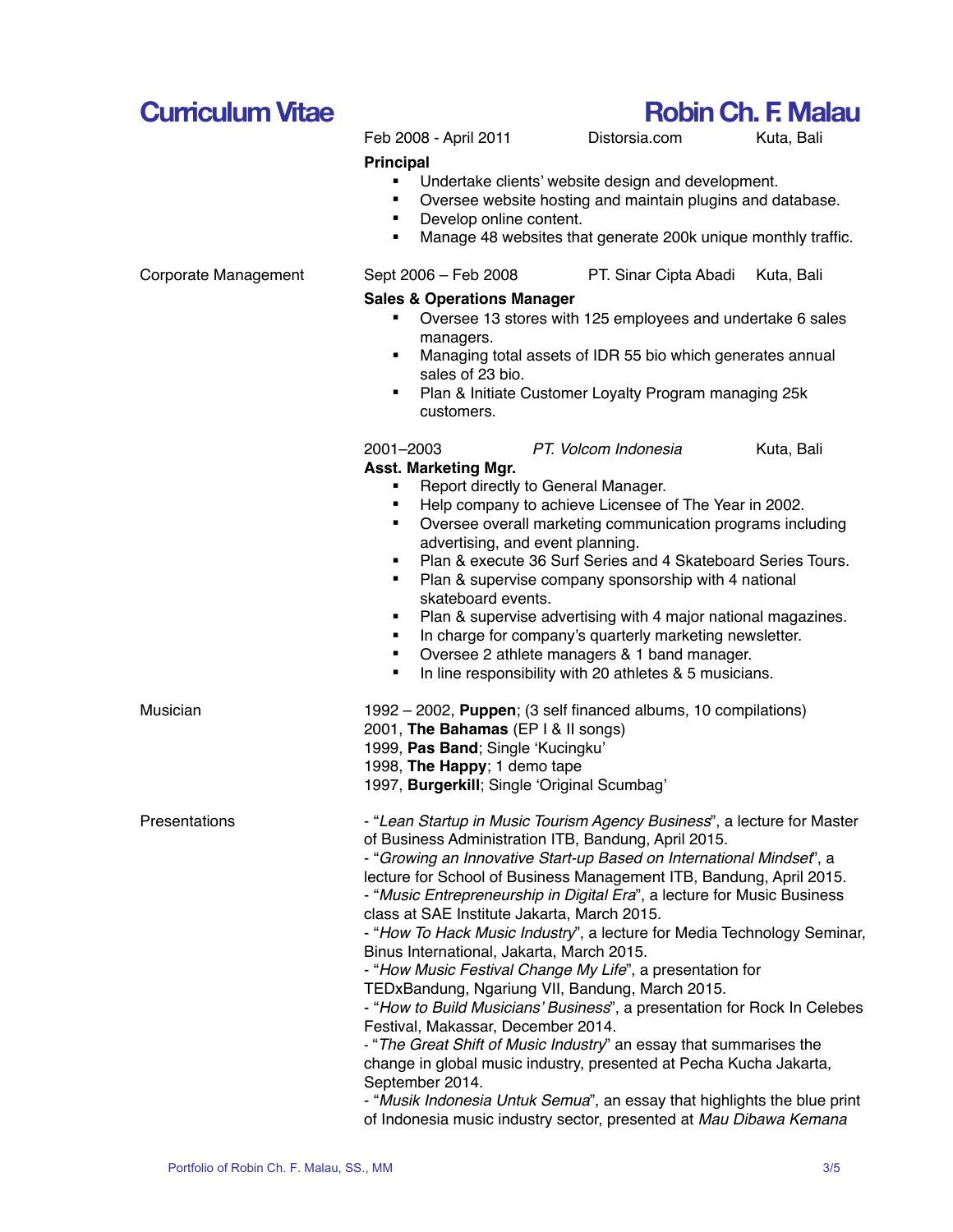# **Curriculum Vitae Robin Ch. F. Malau**

| Ekonomi Kreatif Indonesia Seminar, Indonesia Kreatif & Ministry of |  |
|--------------------------------------------------------------------|--|
| Tourism and Creative Economy, Jakarta, June 2014.                  |  |

- "*Opportunities of Live Music Industry in Indonesia*", a presentation for *Live Music Industry Pitching Party* at The Great Escape Festival, Brighton, UK, May 2014.

- "*Unresolved - How to Solve Music Industry Problems Through Digital Distribution*", a presentation for British Council's regional final of Young Creative Entrepreneur, Jakarta, April 2014.

- "*Developing Research Ideas*", a lecture for Psychology class at Atma Jaya University, Jakarta, March 2014.

- "*Musik di Era Digital*" an essay that summarises how the music industry evolves in digital era, presented at Obsat, Jakarta, March 2012.

- "*Business Planning in 10 Slides*" a summary of Business Planning, included in the list of "best business presentation" in [SlideShare.net](http://SlideShare.net) in 2010.

- "*Websites That Work*", presented at Bali Export Development Organization sharing session, Bali, June 2009.

- "*Music Entrepreneurship, The Opportunities*", presented at the launch of Creative Entrepreneur Network, Bali, April 2009.

- "*Your Life is Critical*", presented at *U Choose: Indie, Major, Minor*, held by Sampoerna A Mild, Bali, June 2008.

- "*Why Work While You Can Rock*", presented at regional final of International Young Music Entrepreneur of The Year, The British Council, Jakarta, April 2006.

- "*Study Perencanaan Bisnis Merchandising Musik di CV. Stoked Berdasarkan Aspek-aspek Kewirausahaan*", presented as a partial fulfillment of Magister Management Post Graduate Degree, Padjajaran University, Bandung, August 2005.

| <b>Education</b>  |                                                                                                                                                                                                                      |  |  |
|-------------------|----------------------------------------------------------------------------------------------------------------------------------------------------------------------------------------------------------------------|--|--|
| Degree            | 2004 - 2005 Padjajaran University Bandung<br>• Master of Management Graduate Degree, Entrepreneurship<br>Management & Small Business Development.<br>• Graduated grade point of 3,43 average based on 4 point scale. |  |  |
|                   | 1992 – 2003 School of Foreign Language Bandung<br>• Bachelor of English Language, Undergraduate Program<br>• Part time course.                                                                                       |  |  |
| <b>Non Degree</b> |                                                                                                                                                                                                                      |  |  |
|                   | • Training Seminar on Performers' Rights in Indonesia, Directorate<br>General of Intellectual Property Rights and State Secretariat for<br>Economic Affairs, 2014.                                                   |  |  |
|                   | • Lean Startup Machine - A workshop for lean startup method,<br>Singapore, 2012.                                                                                                                                     |  |  |
|                   | • CHANGE Seminar, Change Management & Hope Management,<br>Rhenald Kasali Management & Gramedia, Bandung, 2005<br>• Excellence Service Training, PT. Volcom Indonesia, 2003                                           |  |  |
| <b>Honors</b>     | - British Council Creative Entrepreneur of the Year, 2014<br>- Rolling Stone Magazine's 150 Best Indonesia Song Ever, Atur Aku -<br>Puppen Band, 2009                                                                |  |  |